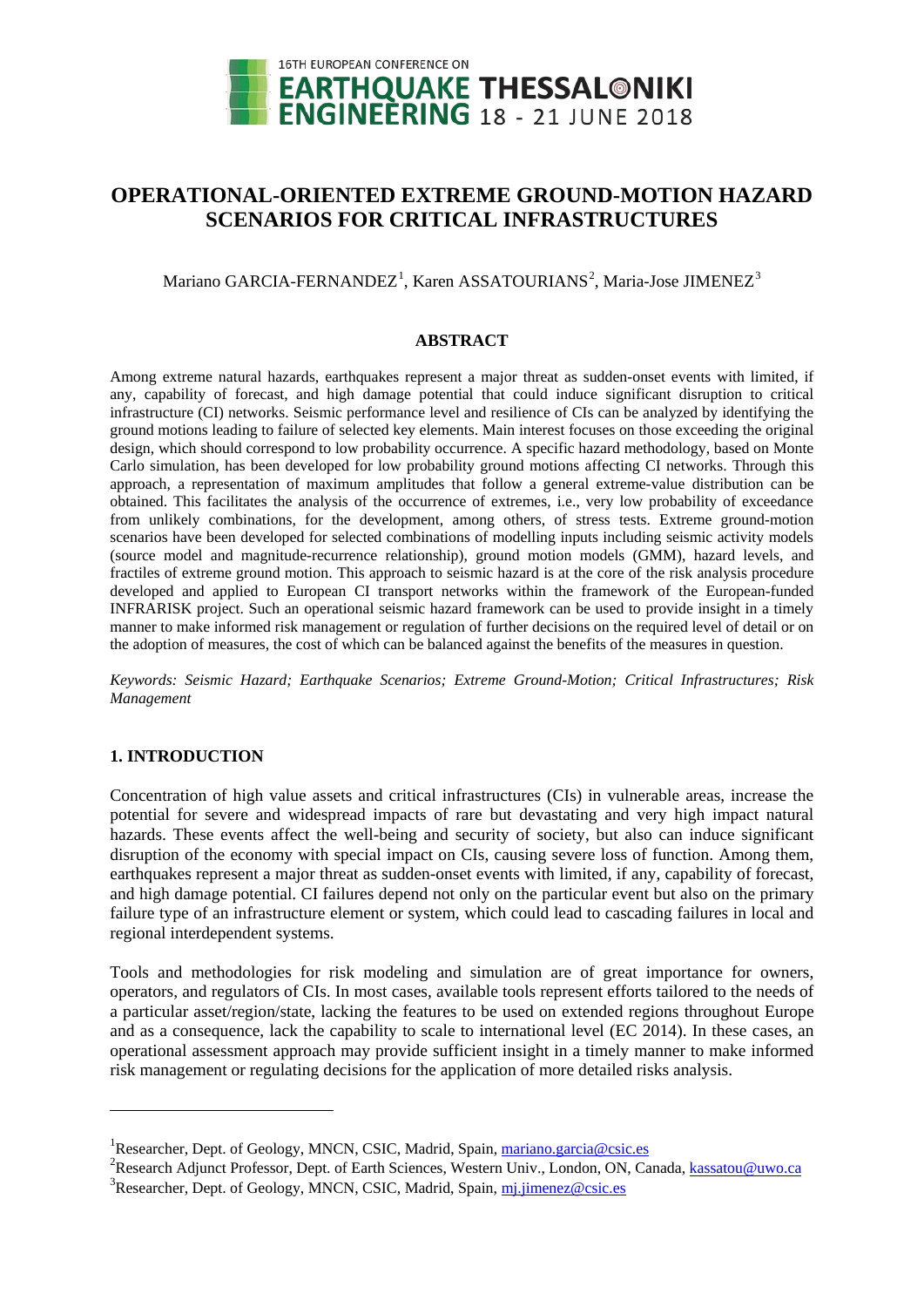We propose an operational-oriented approach to seismic hazard assessment specifically developed to consider low-probability extreme earthquake ground motions, which is directly applicable for extended linear infrastructures in regions in Europe (García-Fernández et al. 2018).

The approach is implemented through an improved version of the EqHaz suite of Assatourians and Atkinson (2013), and it is based on Monte Carlo simulation techniques, which have some advantages over conventional Probabilistic Seismic Hazard Analysis (PSHA): It has a more transparent procedure that facilitates the identification of events that contribute more to target amplitude levels (deaggregation at any probability level), and a more powerful and flexible handling of uncertainties, with a straightforward link with probabilistic risk analysis, where Monte Carlo simulation is a common tool (e.g., Musson 1999, 2000, 2012; Crowley and Bommer 2006; Hong et al. 2006; Shiraki et al. 2007; Atkinson and Goda 2013).

## **2. METHODOLOGY**

In general, PSHA is performed using a single set of source zones, either areal (polygon) or fault source (line segments and dip), each of which is associated to a magnitude-recurrence relationship truncated at a maximum magnitude value  $(M_{max})$ . Expected ground motion amplitudes (PGA or spectral acceleration) are characterized by a set of ground motion models (GMM), with prescribed aleatory variability (sigma) and epistemic uncertainties, as a function of magnitude and distance, for some reference local site condition.

The EqHaz code we use, allows for modeling both epistemic and aleatory uncertainty in the input parameters separately (traditional approach to uncertainty); or, alternatively, treat them as equivalent (blended approach), which enables the treatment of ground motions using extreme-value statistics. We apply the second option in our implementation, first because the distinction between epistemic and aleatory uncertainty is not always clear (Atkinson 2011; Bommer et al. 2005; Bommer and Scherbaum 2008), and second, and most important, because it facilitates the analysis of the occurrence of extreme ground motions from unlikely parameter combinations (i.e. low-probability ground motion amplitudes). Regardless of the modeling of uncertainties, the mean hazard will be the same if the total uncertainty has been correctly estimated (Atkinson 2011). EqHaz is addressing PSHA for a single site, or a grid of sites, using three sequential programs: EqHaz1, EqHaz2, and EqHaz3.

EqHaz1 uses a source zone model and the seismic activity parameters (i.e., magnitude-recurrence relationships, focal depths, and maximum magnitude) to randomly generate a synthetic earthquake catalog for events greater than a minimum magnitude of interest  $M_{min}$ . EqHaz2 calculates expected ground motion amplitudes at the site and produces a catalog of ground motions and a mean hazard curve, using selected sets of GMMs. Aleatory variability is modeled by multiplying the GMM sigma by a random number (epsilon) drawn from the standard normal distribution and adding the value to the median log ground motions. EqHaz3 compiles statistics on maximum-amplitude values for a given set of hazard levels, along with information on motions that exceed the mean hazard amplitude and provides a table of fractiles of maximum motions with specified hazard levels, which is a core issue in the developed application.

The developed approach generates extreme-motion deterministic hazard scenarios by extracting the set of parameters that produce the extreme motion associated with a specific fractile (e.g., 90th percentile) and hazard level (e.g.,  $10^{-4}$ ) at a selected site, and apply the same parameters for calculating the ground motion in a grid of points covering a defined area. This way, the generated deterministic scenario is consistent with the hazard level and fractile of extremes at the reference site.

In our application, seismic activity models (source model and magnitude-recurrence relationship) are derived from the area source model used in the European SHARE project (Woessner et al. 2015). Ground motion modeling is implemented through the Western North America (Wcrust) and Eastern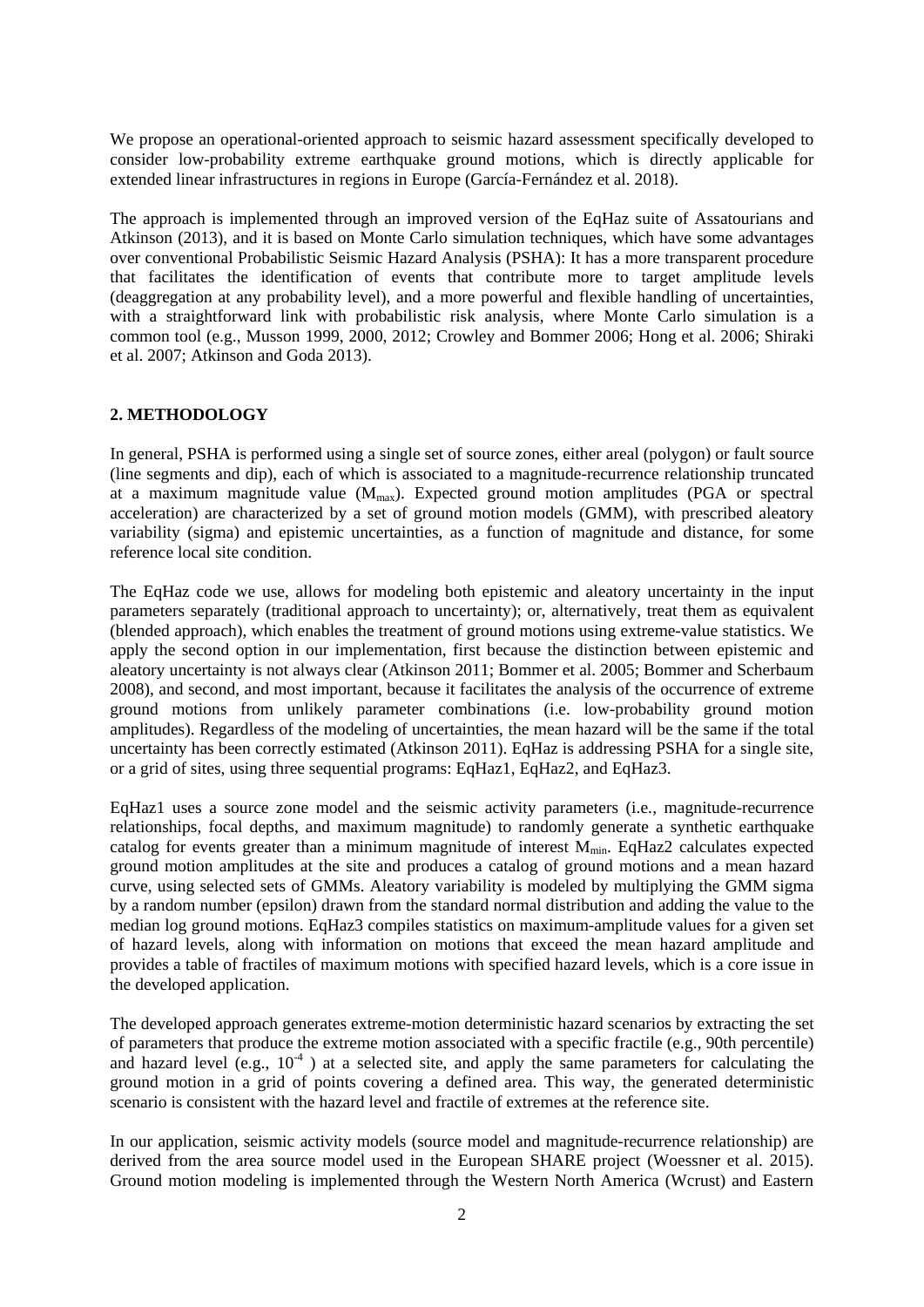North America (ENA) three-branch GMM developed by Atkinson and Adams (2013) for the 2015 edition of the National Building Code of Canada. Hazard levels of  $4 \times 10^{-4}$ ,  $2 \times 10^{-4}$ , and  $10^{-4}$  per year (annual probability of ground motion exceedance) are considered, with 50th, 75th, and 90th percentiles of extreme ground motions.

Figure 1a is a sample PGA scenario developed following the above assumptions. The ground motion values show an isotropic distribution corresponding to the GMM applied. In real earthquakes, the contour lines of ground motion amplitudes are usually anisotropic due to the GMM intra-event spatial variability, which represents individual scattering at different sites due to different propagation paths and local site conditions (e.g., Goda and Hong 2008; Wagener et al. 2016). Jayaram and Baker (2008, 2009) showed that spatially distributed intra-event components of log of observed to predicted ratios of ground motions (intra-event residuals) can well be represented by the multivariate normal distribution.



Figure 1. (a) Sample PGA map for 90th percentile extreme motions of 10,000-year block without applying spatial variability in the modeling. (b) Same as left panel but spatial variability/correlation is applied. (c) Twodimensional Gaussian random field used for modifying Fig. 1a to Fig. 1b

We introduced an additional spatial random variability to the ground motion scenarios with the purpose of breaking the symmetry that would result from direct implementation of GMMs, while we maintain the degree of spatial correlation expected from Jayaram and Baker (2009). For generating two-dimensional random fields, we followed the approach of running a moving average disk of adjustable size over an equally-spaced grid of white noise matching the grid points of the defined scenario area. Then, we add the epsilon of the earthquake ground motion at the reference site to this random field to generate an epsilon field (or map) to be applied to the median ground motion map. This approach is run10,000 times with 5-km disk radius. From 32 realizations of Gaussian fields out of 10,000, which resulted in a very low value for the central grid point (reference site), 18 with near zero value (actually less than 2% distortion) are picked for this study. Figure 1b shows a modified version of Figure 1a after a realization of spatial variability is applied, using the Gaussian random field in Figure 1c.

#### **3. MODELLING PARAMETERS**

For implementing the proposed method in an end-user decision support tool, considering its operational-oriented character, we developed a generic application example, which includes a single rectangular seismic areal source of 400 km  $\times$  500 km with an elongated hazard region of 100 km  $\times$ 200 km (simulating the location of a linear transportation network) centered inside (Figure 2). Extreme PGA hazard maps are calculated for this hazard region with a regular grid of 1-km spacing (20,301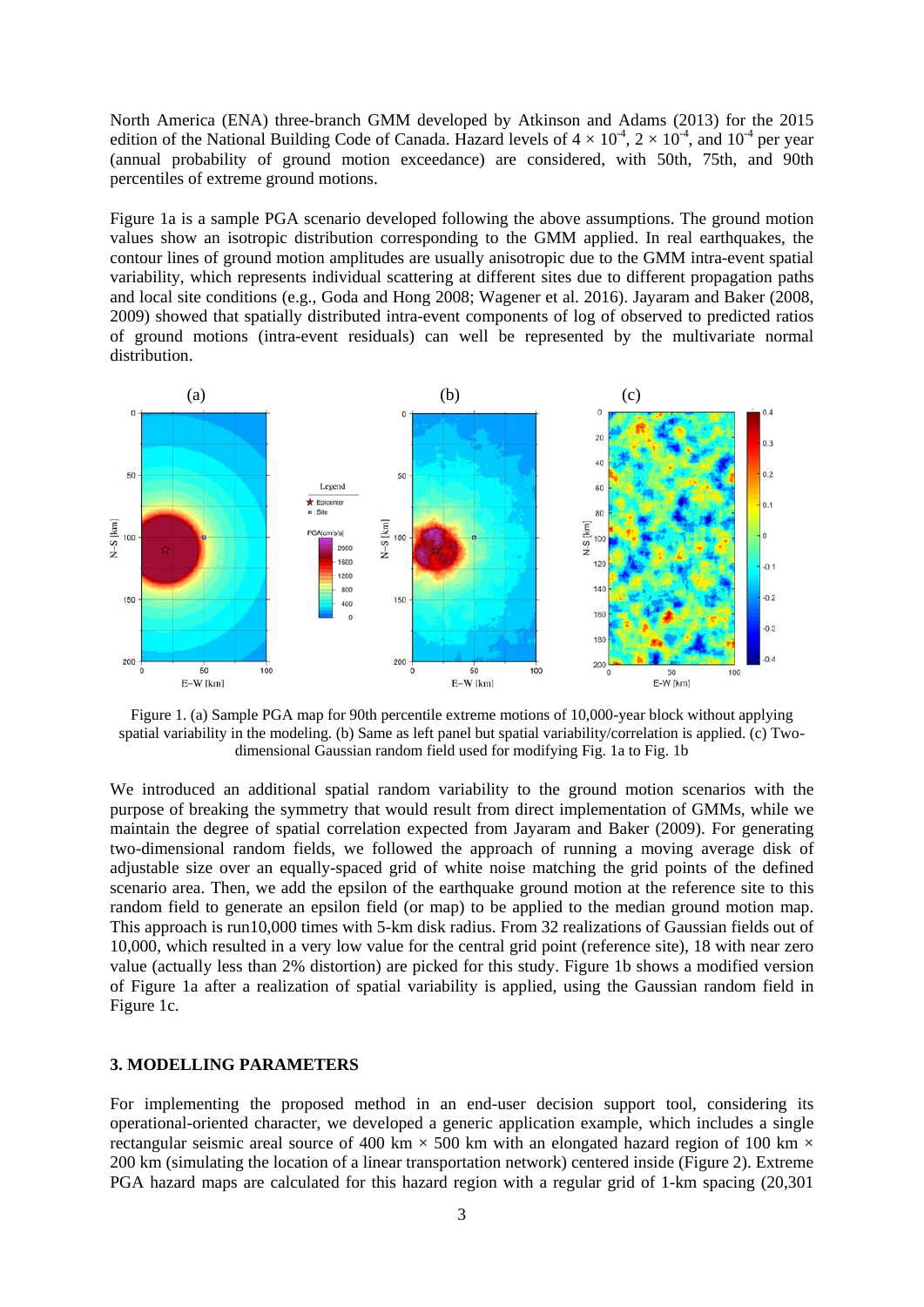sites), having a reference site at its center (Figure 2).



Figure 2. Single areal source of 400 km  $\times$  500 km, and hazard region of 100 km  $\times$  200 km. The red dot is the location of the reference site in the center of the hazard region. Extreme motion hazard is calculated for the reference site and associated ground-motions are calculated for the entire hazard region (grid of 1-km spacing)

The seismic activity of the single source is modeled by simplified representative models (Table 1) built upon the areal sources of the European SHARE project (Woessner et al., 2015). The SHARE model was selected because it is the most recent compilation and updated model of seismic sources at European scale.

Table 1. Representative seismic activity models, parameters and associated weights (based on SHARE areal source model). **N<sub>0</sub>/year**: number of earthquakes with M ≥ 0 per year in the 400 km × 500 km source area; **β**: beta parameter of the recurrence relation; **z**: focal depth;  $M_{\text{max}}$ : maximum magnitude.

| <b>Seismic Activity Model</b><br>(SHARE regime) | $N_0$ /year; β [weight]                                                                                       | $z(km)$ [weight]                             | $M_{\text{max}}$ [weight]                                        |
|-------------------------------------------------|---------------------------------------------------------------------------------------------------------------|----------------------------------------------|------------------------------------------------------------------|
| High<br>(SHARE_Active)                          | 28571; 1.95 [0.10]<br>28571; 2.30 [0.60]<br>107143; 2.00 [0.10]<br>107143; 2.30 [0.10]<br>214286; 2.30 [0.10] | $2.5$ [0.10]<br>10.0 $[0.40]$<br>18.0 [0.50] | 7.00 $[0.50]$<br>$7.20$ [0.20]<br>7.40 [0.20]<br>8.00 [0.10]     |
| Moderate<br>$(SHARE_SCR\text{-}Ext)$            | 143; 2.150 [0.15]<br>2857; 2.303 [0.85]                                                                       | uniform: 2-22                                | 6.50 $[0.50]$<br>6.70 $[0.20]$<br>6.90 $[0.20]$<br>7.10 $[0.10]$ |
| Moderate-to-low<br>(SHARE_SCR-NoExt)            | 214; 2.30 [0.50]<br>2143; 2.30 [0.50]                                                                         | uniform: $2-26$                              | 6.50 $[0.50]$<br>6.75 $[0.20]$<br>6.95 $[0.20]$<br>7.20 $[0.10]$ |
| Low<br>(SHARE_SCR-Shield)                       | 264; 2.30 [0.75]<br>514; 2.30 [0.25]                                                                          | uniform: 30-35                               | 6.50 $[0.50]$<br>6.70 $[0.20]$<br>6.90 $[0.20]$<br>7.10 $[0.10]$ |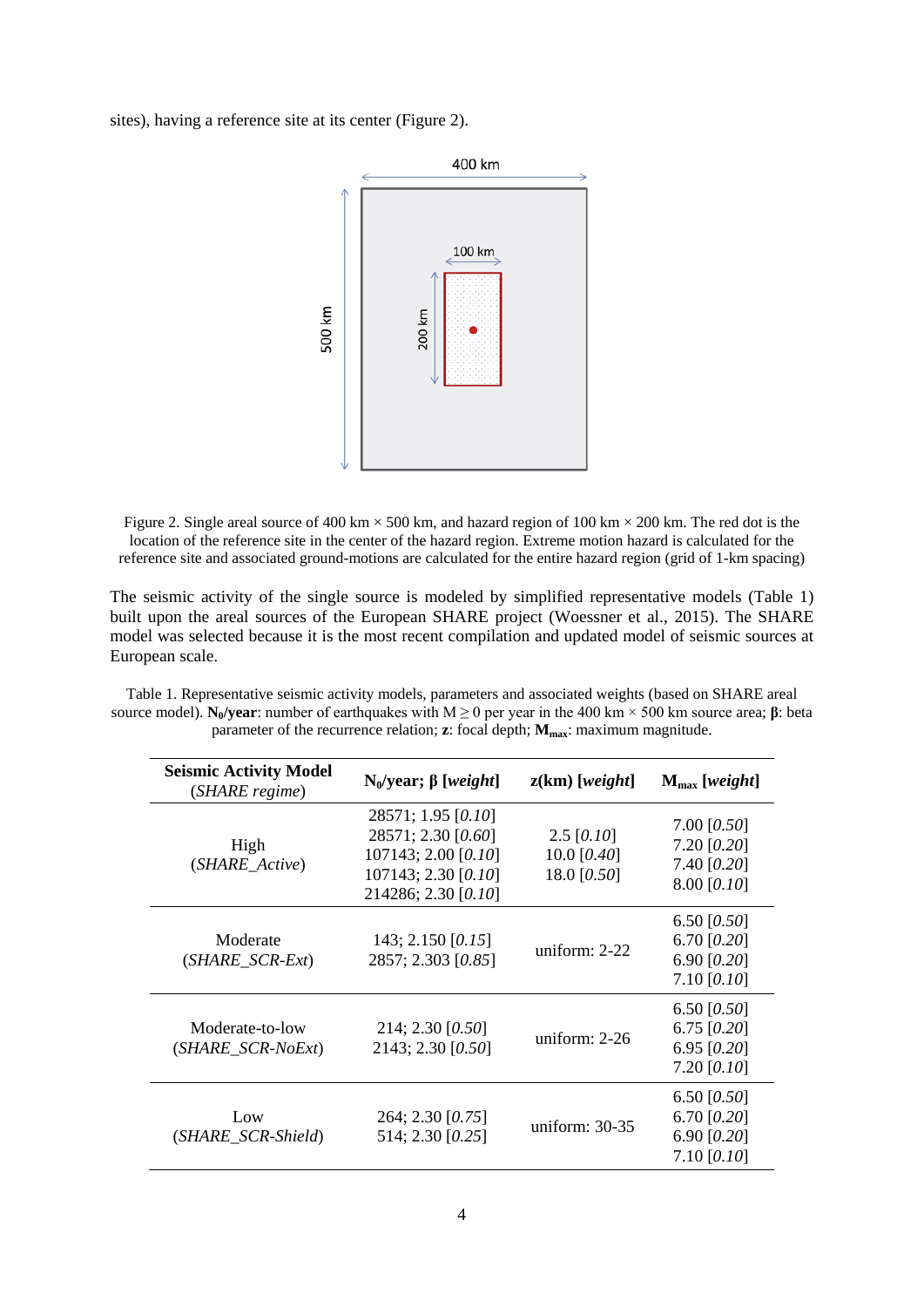Two sets of the Atkinson and Adams (2013) GMMs developed for Canada are implemented in our approach: ENA (Eastern North America) and Wcrust (Western North America), to represent low- and high-attenuation models for crustal seismicity, respectively. Each set is composed of three weighted GMM sub-models or branches, lower, central, and upper, which account for epistemic uncertainty in our approach.

We followed Geological Survey of Canada's implementation of ENA GMMs for hazard analyses (Halchuk et al. 2014) for assigning weights of 0.20, 0.50, and 0.30 for lower, central, and upper branches, respectively, in the ENA GMM. The original Atkinson and Adams (2013) recommended weights of 0.25, 0.50, and 0.25 for lower, central, and upper sub-model, respectively, are used in the Wcrust GMM. The implemented GMMs provide ground motions for NEHRP B/C site class (i.e.,  $V_{\text{S30}}$ )  $= 760$  m/s).

#### **4. HAZARD SCENARIOS**

In this application, example hazard scenarios are calculated for three hazard levels:  $4 \times 10^{-4}$ ,  $2 \times 10^{-4}$ , and  $10^{-4}$  per year; and for three fractiles of extremes: 0.50, 0.75, and 0.90. Several tests were performed to identify minimum duration of synthetic catalogs and maximum value of minimum magnitude,  $M_{\text{min}}$ , above the M4.0 threshold of engineering interest, for reducing computing time and memory allocation, and still ensuring that the catalog sampling is sufficient for producing reliable and stable results. Selecting 3-Myr catalogs with  $M_{min}$ =5.0, guarantee reliable results of controllable size with reasonable computing times and memory allocation.

Considering all possible combinations of the four activity models, two GMMs, three hazard levels, and three fractiles of extreme ground motion, up to 72 extreme-motion hazard scenarios are generated. It is clear that some of them could not be a realistic representation of the ground motions from real earthquakes (e.g., the structure and rheology in regions of high seismic activity does not usually favor low attenuation models of ground motion).

Using the selected 18 two-dimensional random fields with near zero value at the reference site for modifying randomly the original ground motion scenarios, a final set of 1296 extreme-motion hazard deterministic scenarios is obtained. As an example, Figure 3 shows the 0.90 fractile PGA scenarios with different activity models at  $10<sup>-4</sup>$  hazard level, using Wcrust GMM. Because the High model (SHARE\_Active in Table 1) is way more active than the other three, the color scale is enlarged for this scenario.



Figure 3. The 0.90 fractile extreme PGA hazard scenarios at  $10^{-4}$  hazard level implementing the Wcrust GMM and the four seismic activity models. From left to rigth: High (SHARE\_Active), Moderate (SHARE\_SCR-Ext), Moderate-to-low (SHARE\_SCR-NoExt), and Low (SHARE\_SCR-Shield)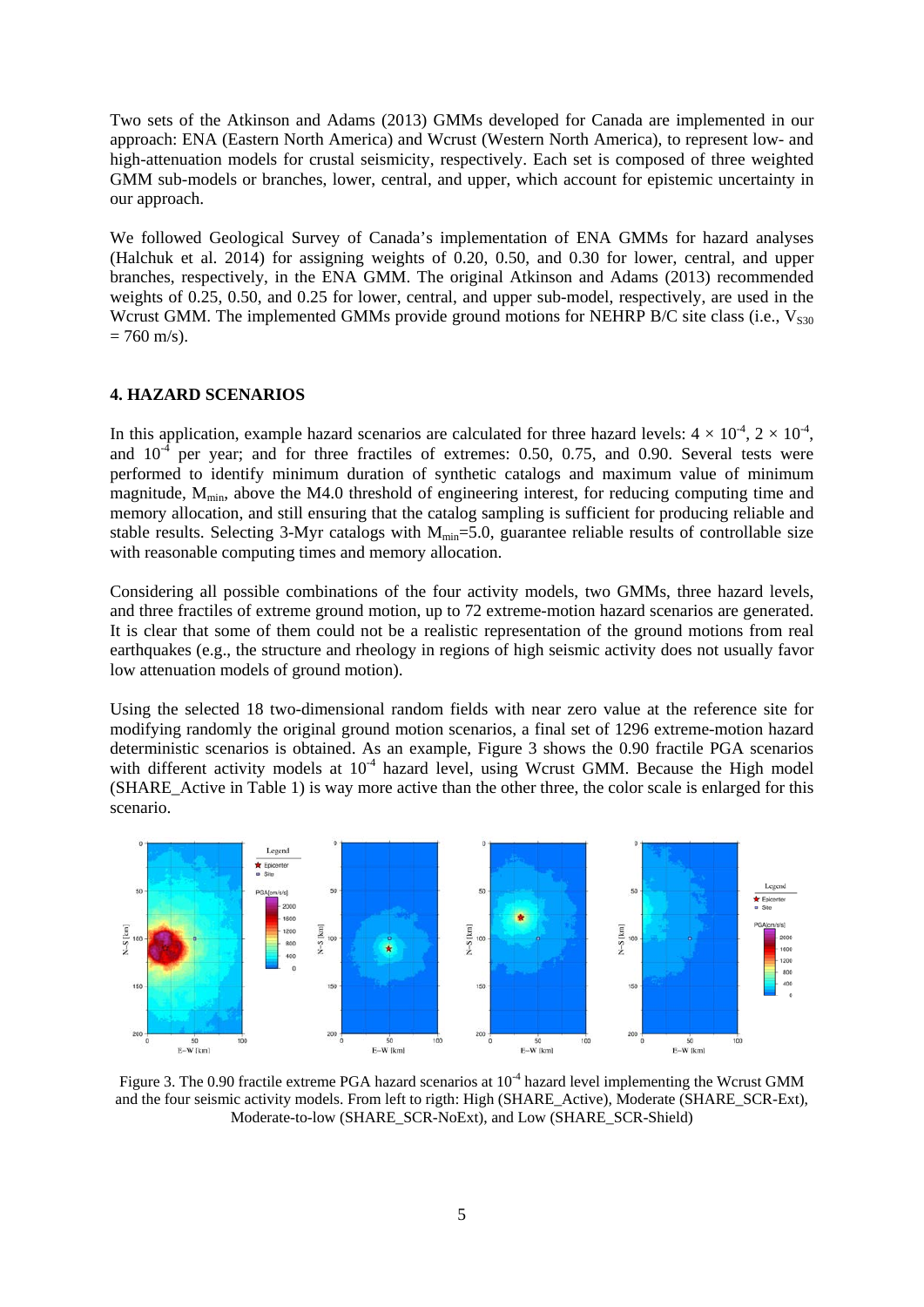## **5. CONCLUSIONS**

This paper describes a seismic hazard approach that has been developed to obtain low-probability extreme ground motions affecting critical transport infrastructure networks by generating extreme ground-motion scenarios for selected combinations of modeling inputs (García-Fernández et al. 2018). The approach is not intended to be substitutive of any specific hazard assessment with the required level of detail but rather constitutes an application-oriented option to seismic hazard assessment especially suited as a first stage in the risk analysis for more informed decision making when it comes to the evaluation of risk associated to low probability seismic hazard.

In the application example, the approach uses four seismic activity models derived from the European SHARE project (Woessner et al. 2015); two GMMs (Atkinson and Adams 2013) representing high and low attenuation, which account for epistemic uncertainty by including three branches (upper, central, and lower); three hazard levels; and three percentiles of extreme ground motion. Intra-event spatial variability is introduced by generating two-dimensional random fields and selecting those that result in near-zero value at the central grid point of reference.

Among the advantages in the application is the use of Monte Carlo simulation techniques which provides a more transparent and flexible procedure than conventional PSHA; allowing for handling low-probability ground motion amplitudes, as well as the generation of extreme ground motion deterministic scenarios for selected probability levels.

The different hazard deterministic scenarios can be compared and combined and the resulting risk scenarios assessed (according to a given risk metric) leading to a ranking and prioritization process to meet what may be considered a tolerable level of risk affecting the most critical elements in the infrastructure.

Two key aspects of the approach to emphasize are those in relation to its potential to improve risk management of infrastructures. First, it can be easily implemented as the first step in an operational analysis framework contributing to prioritize actions according to both resources and expected impact and at the same time, it increases the capacity at stakeholder level (regulators, managers, operators, etc.) aiding in the decision-making process and in the design of the most appropriate strategies. Second, it constitutes a robust first approximation to risk modeling and to the identification of weak elements in CI transportation networks. More detailed hazard scenarios can be then produced using region-specific parameters in the seismic source and GMMs. The approach is flexible enough to be adapted to different types of CIs, and it can be further modified for implementing alternative hazard models to generate deterministic scenarios.

The approach has been demonstrated through the implementation of the seismic hazard model derived in the described application example in a decision support tool. The final set of 1296 extreme-motion hazard generic deterministic scenarios have been implemented as a hazard model database in the INFRARISK Decision Support Tool, IDST ( https://infrarisk.it-innovation.soton.ac.uk/ ), which is an online tool, developed within the framework of the European INFRARISK project ("Novel Indicators for identifying critical INFRAstructure at RISK from natural hazards") and aiming at assessing the risks to CI networks due to extreme natural hazard events, by analyzing their seismic performance level and resilience, and for further developing stress tests.

#### **6. ACKNOWLEDGMENTS**

The original EqHaz suite (Assatourians and Atkinson, 2013) and the GMPEs of Atkinson and Adams (2013) are available from the Engineering Seismology Toolbox website. at (2013) are available from the Engineering Seismology Toolbox website, at http://www.seismotoolbox.ca / (last accessed January 2017). We thank Dr. J. Woessner for providing the areal source parameters of the SHARE model (version 6.1). The color-coded hazard maps are developed by Generic Mapping Tools (Wessel et al. 2013).